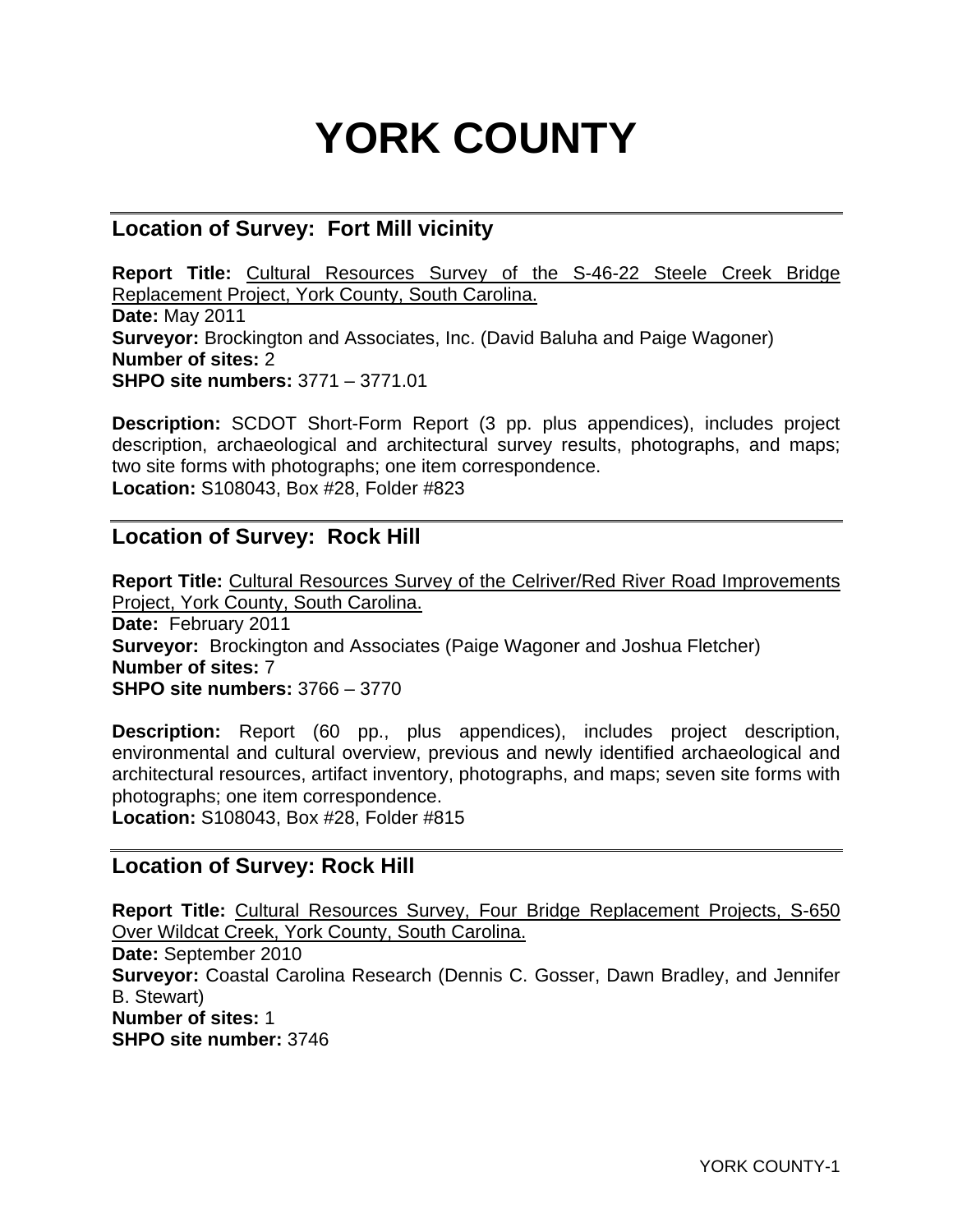**Description:** Short-Form Report (4 pp. plus appendices), includes project description, archaeological and architectural survey results, photographs, and maps; one site form with photographs; one item correspondence. **Location:** S108043, Box #27, Folder #806

## **Location of Survey: Rock Hill**

**Report Title:** Cultural Resources Survey for SC 72/Albright Road Widening from Black Street to Heckle Boulevard, York County, South Carolina. **Date:** July 2010 **Surveyor:** Edwards-Pitman Environmental, Inc. (Lynn M. Pietak, Alana Hise, and Martha Teall) **Number of sites:** 3 **SHPO site numbers:** 3747 - 3749

**Description:** SCDOT Short-Form Report (4 pp., plus appendices), includes project description, archaeological and architectural survey results, photographs, and maps; three site forms with photographs; one item correspondence. **Location:** S108043, Box #27, Folder #804

#### **Location of Survey: York**

**Report Title:** Cultural Resources Survey of the S-64 and S-172 Intersection Improvements Project, York County, South Carolina. **Date:** March 2010 **Surveyor:** Brockington and Associates, Inc. (Ralph Bailey, John O'Donnell, Charlie Philips, and Paige Wagoner) **Number of sites:** 1 **SHPO site number:** 3745

**Description:** Short-Form Report (3 pp. plus appendices), includes project description, archaeological and architectural survey results, photographs, and maps; one site form with photographs; one item correspondence. **Location:** S108043, Box #27, Folder #783

## **Location of Survey: Rock Hill**

**Report Title:** Cultural Resources Survey of the Celriver Road Widening Project, York County, South Carolina. **Date:** December 2009 **Surveyor:** Brockington and Associates **Number of sites:** 10 **SHPO site numbers:** 3735 – 3740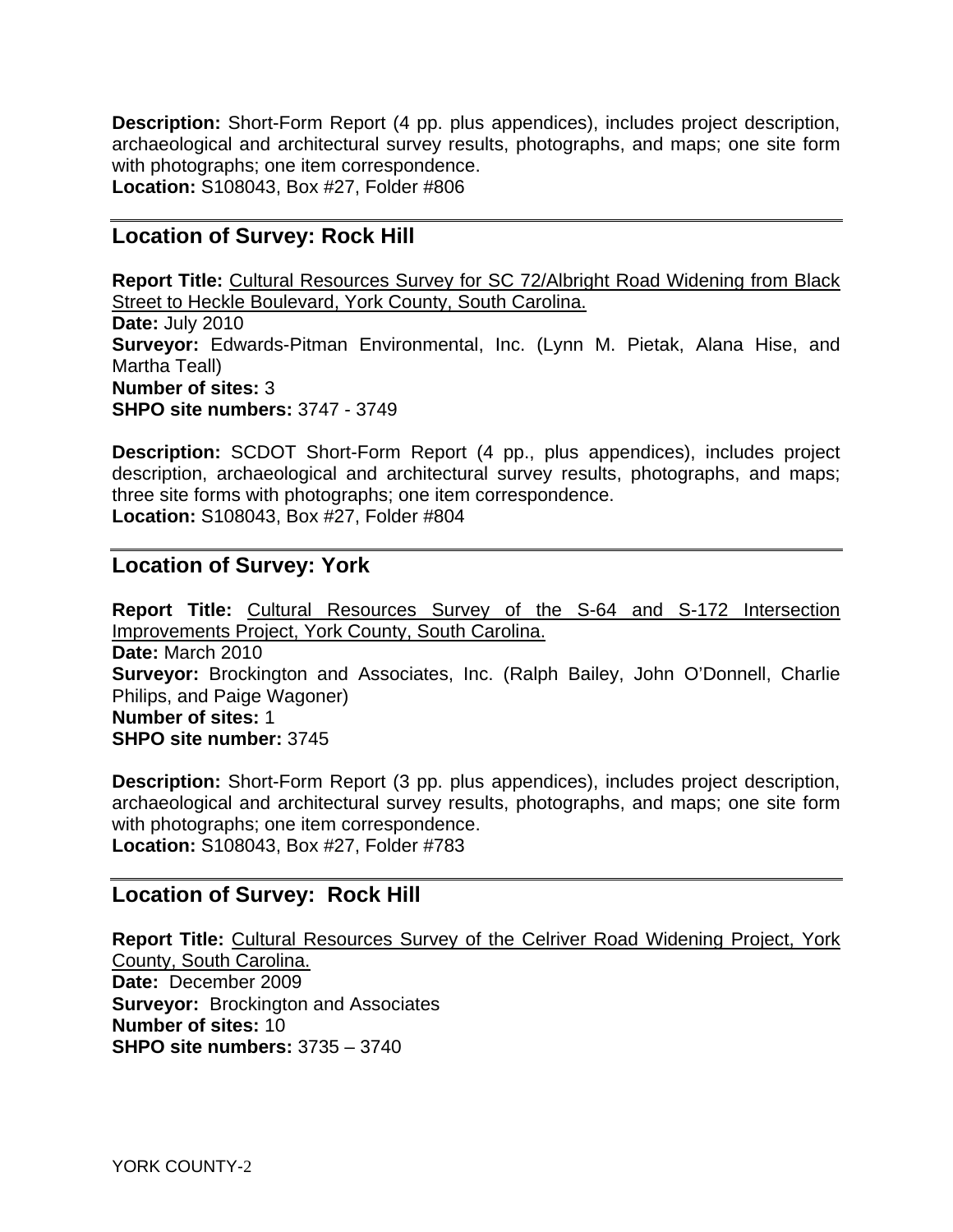**Description:** Report (8 pp. plus appendices), includes project description, previous and newly identified archaeological and architectural resources, photographs, and maps; ten site forms with photographs; one item correspondence. **Location:** S108043, Box #26, Folder #766

## **Location of Survey: Fort Mill**

**Report Title:** Intensive Cultural Resources Survey of the Preferred Corridor Alignment and Associated Intersection Improvements for the 2003 York County Capital Projects Sales and Use Tax Program, Project 03-002 Fort Mill Southern Bypass, York County, South Carolina. **Date:** October 2009 **Surveyor:** TRC (Sean Norris) **Number of sites:** 2 **SHPO site numbers:** 3733 – 3734

**Description:** Report (11 pp. plus appendices), includes project description, previous and newly identified archaeological and architectural resources, photographs, and maps; two site forms with photographs; one item correspondence. **Location:** S108043, Box #26, Folder #754

## **Location of survey: City of York**

**Report Title:** Historical Architectural Survey of the City of York. **Date:** November 2008 **Surveyor:** Brockington and Associates (Kristina Lanphear, Ed Salo, and Paige Wagoner) **Number of sites:** 647 **SHPO site numbers:** 3029 – 3676

**Description:** Report (79 pp., plus appendices) includes historical overview of survey area, maps, photographs, and inventory of properties surveyed. **Location:** S108042, Box #122

**Description:** Site forms with photographs attached arranged alphabetically by street address. **Location:** S108042, Box #159 (110  $1^{st}$  Street – 231 East Jefferson Street), Box #160 (235 East Jefferson Street – 25 Wright Avenue)

**Description:** Maps. Sixteen maps in a bound oversize booklet showing surveyed historic resources and boundaries of NRHP listed properties. **Location:** S108042, Map Case 12/08, York County, Folder #6

## **Location of Survey: York, Chester, and Lancaster Counties**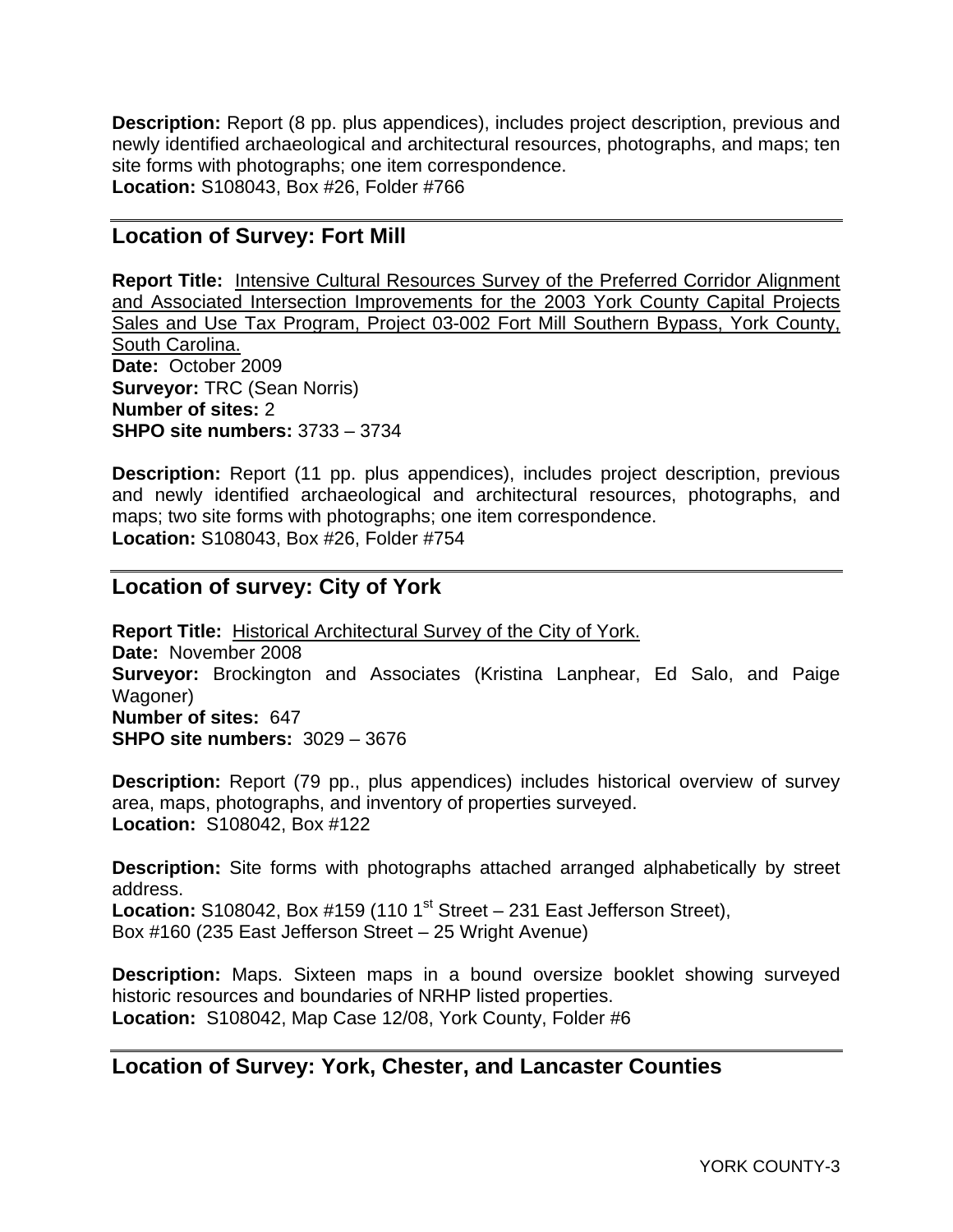**Report Title:** National Register of Historic Places Assessment for the Catawba-Wateree Hydroelectric Project—Wylie, Fishing Creek, Great Falls-Dearborn, Rocky Creek-Cedar Creek, and Wateree Developments, South Carolina. **Date:** 2005 **Surveyor:** TRC (Todd Cleveland, Jeffrey Holland, and Ruth Nichols)

**Description:** Report (58 pp.) plus appendices. **Location:** S108042, Box #117

## **Location of Survey: Fort Mill**

**Report Title:** Phase 1 Archaeological Survey for the River Chase Development Tract, York County, South Carolina. **Date:** April 2008 **Surveyor:** TRC (Sean Norris) **Number of sites:** 1 **SHPO site number:** 3028 **Description:** Report (47 pp.), includes environmental setting, cultural overview, historic resource descriptions, and maps; one site form with photographs; two items correspondence. **Location:** S108043, Box #24, Folder #717

## **Location of Survey: Smyrna, Hickory Grove, and Sharon**

**Report Title:** Intensive Cultural Resource Survey of 1.5 Miles of Proposed Road Widening for the 2003 York County Capital Projects Sales and Use Tax Program, Project 03-012: Mount Gallant Road, York County, South Carolina. **Date:** August 2007 **Surveyor:** TRC (Sean Norris) **Number of sites:** 1 **SHPO site number:** 3027

**Description:** Short-Form Report (9 pp.), includes project description, environmental setting, historic resource survey results, photographs, and maps; one site form with photographs; one item correspondence. **Location:** S108043, Box #24, Folder #701

## **Location of survey: Rock Hill**

**Report Title:** Intensive Architectural Survey of 33 Army Reserve Centers, 81<sup>st</sup> Regional Support Command, Alabama, Florida, Georgia, Kentucky, Mississippi, North Carolina, and South Carolina (Draft). **Date:** February 2005 **Surveyor:** Brockington and Associates (Patricia Stallings and Edward Salo) **Number of sites:** 1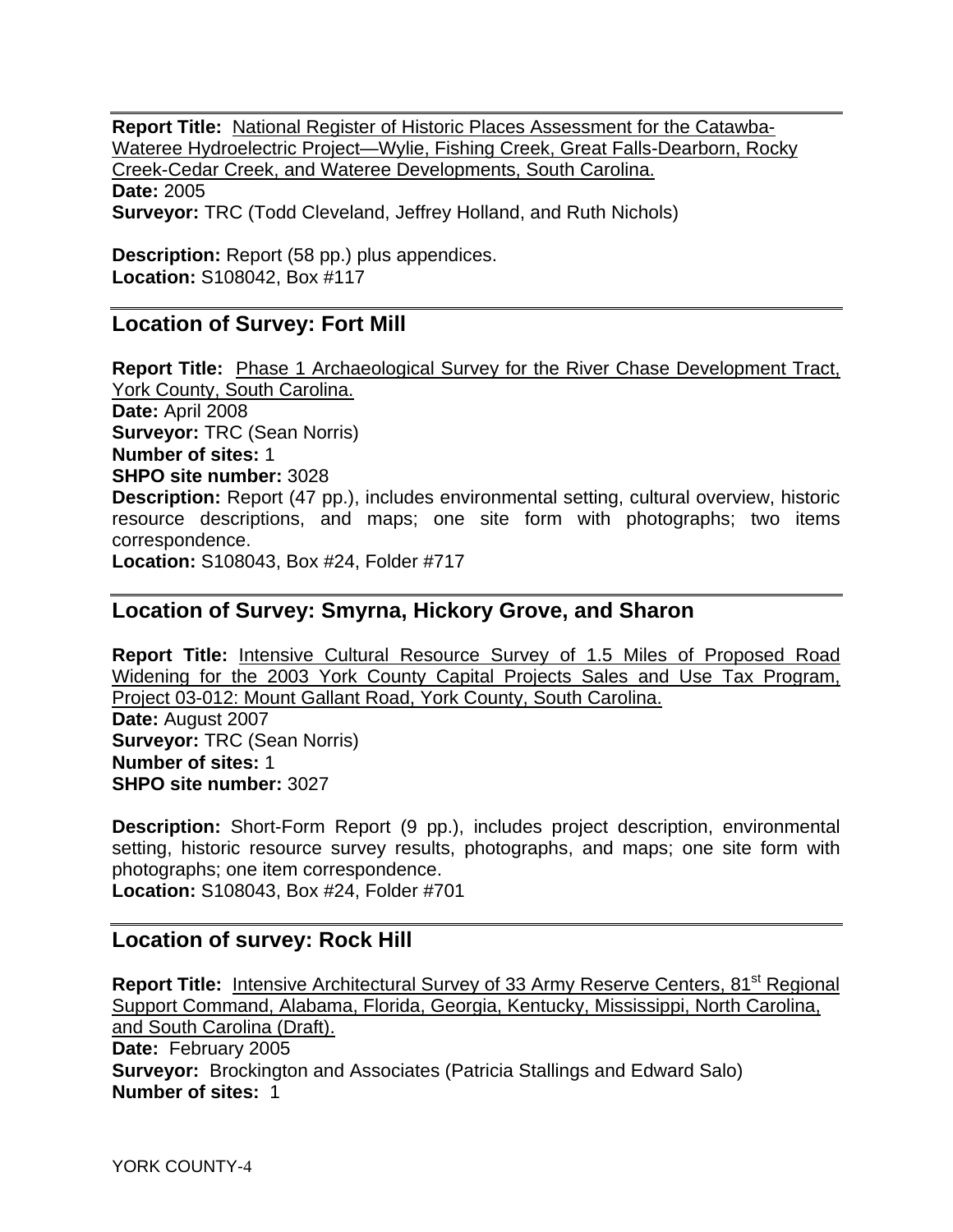#### **SHPO Site number:** 2984

**Description:** Report (141 pp. plus appendices), includes project description, maps, historical overview, and historic resource descriptions and photographs; one site form (printed in Appendix A); two items correspondence. **Location:** S108043, Box #22, Folder #676

## **Location of Survey: Smyrna, Hickory Grove, and Sharon**

**Report Title:** 2003 York County Capital Projects Sales and Use Tax Program Architectural Survey and Assessment of Effects for Project 005 – Highway 49/211/97/Nimitz Road Loop, York County, South Carolina. **Date:** January 2007 **Surveyor:** TRC (Sean Norris) **Number of sites:** 7 **SHPO site numbers:** 0954, 1102, 1107 - 1111

**Description:** Report (58 pp.), includes environmental setting, cultural overview, historic resources descriptions, and maps; seven site forms with photographs; two items correspondence.

**Location:** S108043, Box #22, Folder #673

#### **Location of Survey: Bowling Green**

**Report Title:** Intensive Cultural Resource Survey of Approximately 0.25 Mile of Proposed Improvements for the 2003 York County Capital Projects Sales and Use Tax Program, Project 03-002f – US Highway 321/Ferguson Ridge Road/Ridge Road Intersection, York County, South Carolina. **Date:** July 2007 **Surveyor:** TRC (Sean Norris) **Number of sites:** 11 **SHPO site numbers:** 1354.00 - 1354.12

**Description:** Report (17 pp.), includes environmental setting, project description, architectural site descriptions, maps, and negatives; eleven site forms with photographs; two items correspondence. **Location:** S108043, Box #22, Folder #669

#### **Location of Survey: Lancaster and York County Line**

**Report Title:** Cultural Resource Reconnaissance Survey of the SC Route 160 Phase II Widening Project, Lancaster and York Counties, South Carolina. **Date:** June 2007 **Surveyor:** SCDOT (Chad Long) **Number of sites:** 1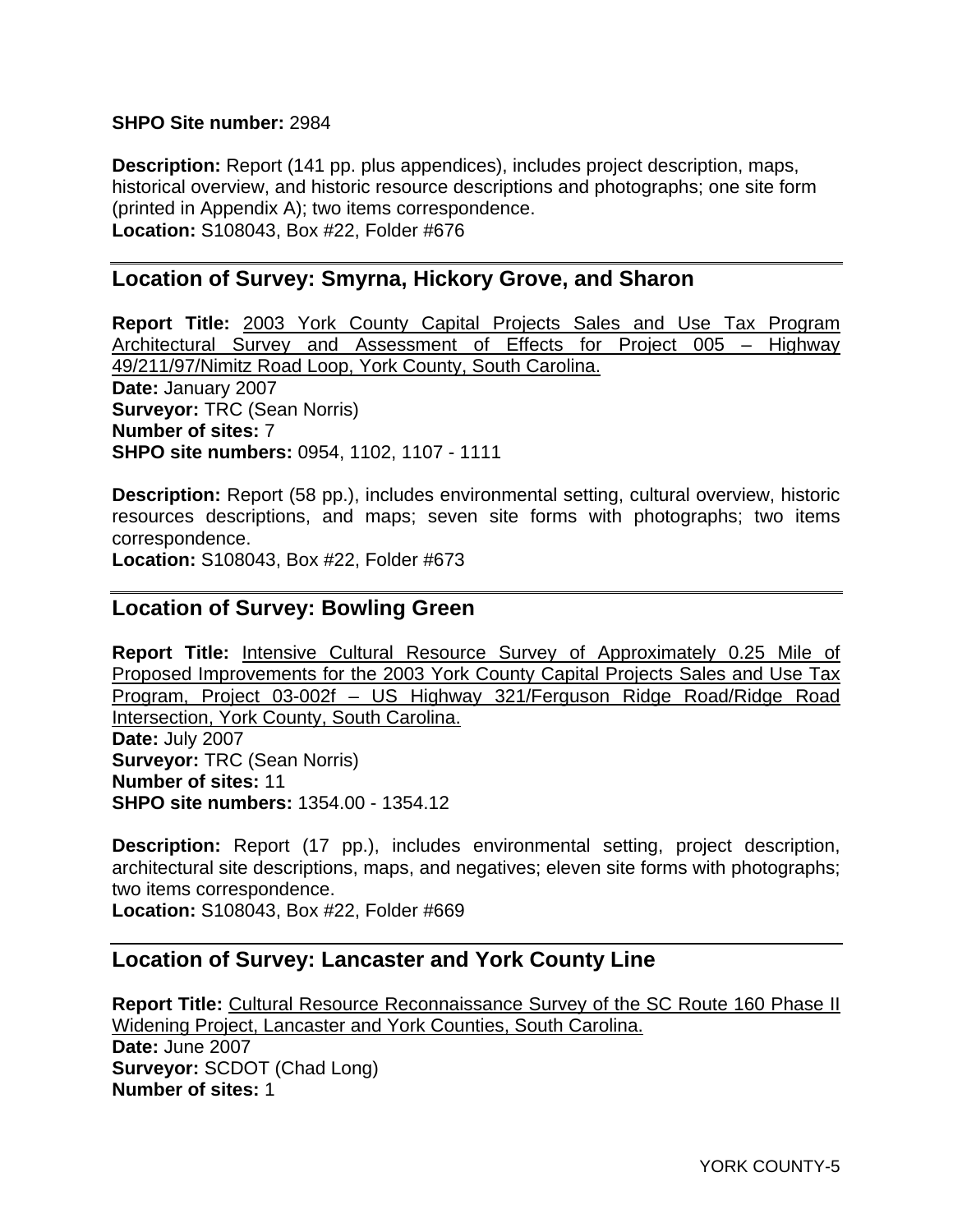#### **SHPO site number:** 3026

**Description:** Archaeological/Architectural Short-Form Report (5 pp. plus appendices), includes environmental setting, project description, previously identified archaeological resources, historic resource descriptions, and maps; one site form with photographs; one item correspondence.

**Location:** S108043, Box #22, Folder #667

## **Location of Survey: Rock Hill vicinity**

**Report Title:** Historic Architectural Resources Survey Report: Intensive Identification and Evaluation for US 21 Bridge Over Catawba River Replacement, York County, South Carolina. **Date:** July 2006 **Surveyor:** Edwards-Pitman Environmental, Inc. (Clay Griffith) **Number of sites:** 10 **SHPO site numbers:** 1561, 2995 - 3003 **Description:** Report (43 pp. plus appendices), includes environmental and historic setting, project description, architectural site descriptions, and maps; three sheets negatives; seventeen site forms with photographs; one item correspondence.

**Location:** S108043, Box #21, Folder #632

## **Location of Survey: Rock Hill vicinity**

**Report Title:** Cultural Resources Survey of the Proposed Bridge Replacement on S-101 over Wildcat Creek, York County, South Carolina. **Date:** October 2005 **Surveyor:** New South Associates (Brad Botwick and Terri Gillett) **Number of sites:** 1 **SHPO site number:** 3005

**Description:** Copy of SCDOT Archaeological/Architectural Short-Form Report (3 pp. plus appendices), includes environmental setting, project description, site descriptions, and maps; one site form with photographs; one item correspondence. **Location:** S108043, Box #20, Folder #599

#### **Location of Survey: Clover**

**Report Title:** Intensive Archaeological and Architectural Survey for Proposed Improvements to SC-55, S-90 (Clinton Avenue), SC-557, and S-850 (Quinn Road), Town of Clover, York County, South Carolina. **Date:** November 2005 **Surveyor:** Legacy Research Associates (Deborah Joy) **Number of sites:** 12 **SHPO site numbers:** 1708, 1711 - 1712, 2986 – 2993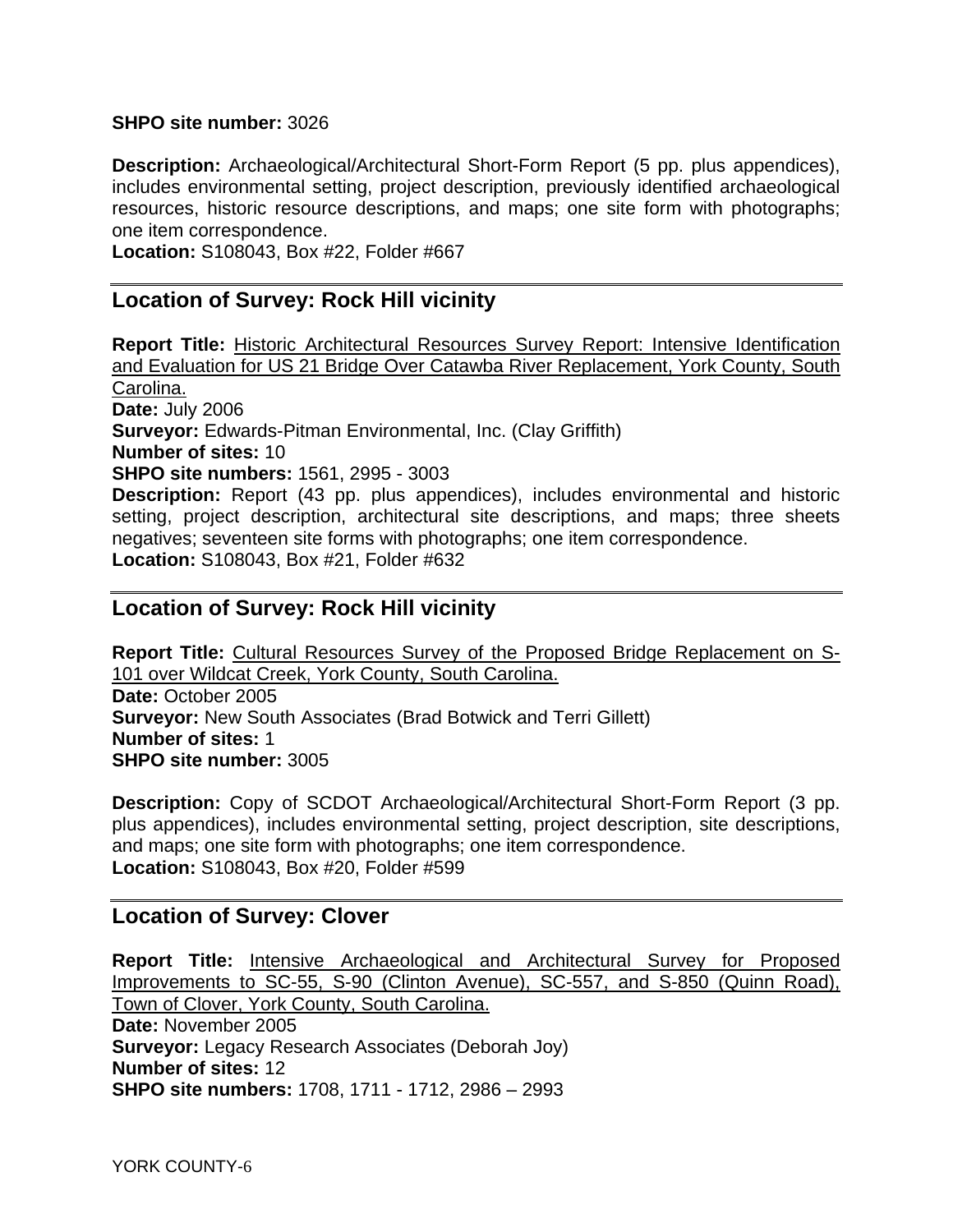**Description:** Draft report (36 pp), includes environmental setting, project description, site descriptions, and maps; twelve site forms with photographs; one item correspondence.

**Location:** S108043, Box #19, Folder 588

## **Location of Survey: Smyrna vicinity**

**Report Title:** Intensive Architectural Survey of Clark Creek Bridge, Addendum to SC-5 West Project, York County, South Carolina. **Date:** June 2005 **Surveyor:** Mattson, Alexander and Associates (Frances Alexander and Richard Mattson) **Number of sites:** 1 **SHPO site number:** 2985

**Description:** Archaeological/Architectural Short-Form Report (2 pp. plus appendices), includes environmental setting, project description, site descriptions, and maps; one site form with photographs; one item correspondence. **Location:** S108043, Box #18, Folder #537

## **Location of survey: City of Rock Hill**

**Report Title:** City of Rock Hill Historic Resources Survey Update. **Date:** August 2004 **Surveyor:** Edwards-Pitman Environmental, Inc. **Number of sites:** 867 **SHPO site numbers:** 0005, 0016, 0019, 0033, 0034, 0052, 0141, 0241 – 0246, 0248, 0249, 0251, 0341 – 0343, 0345 – 0347, 0402, 0456, 0470, 0521, 0522, 0524 – 0529, 0628 – 0630, 0792, 2158 – 2982.

**Description:** Report (83 pp., plus appendices) includes historical overview of survey area, maps, photographs, and inventory of properties surveyed (including separate inventories of previously surveyed properties and 4 historic districts). **Location:** S108042, Box #122

**Description:** Site forms with photographs attached arranged alphabetically by street address.

**Location:** S108042, Box #151 (524 Aiken Ave. – 1232 Eisenhower Rd.), Box #152 (1238 Eisenhower Rd. – 1333 Winthrop Dr.)

**Description:** Maps. 25 maps showing streets, water bodies, and building footprints. All maps display site numbers for surveyed resources.

**Location:** S108042, Map Case 12/08, York County, Folder #5.

#### **Description:** Negatives **[Restricted – contact Survey Coordinator]**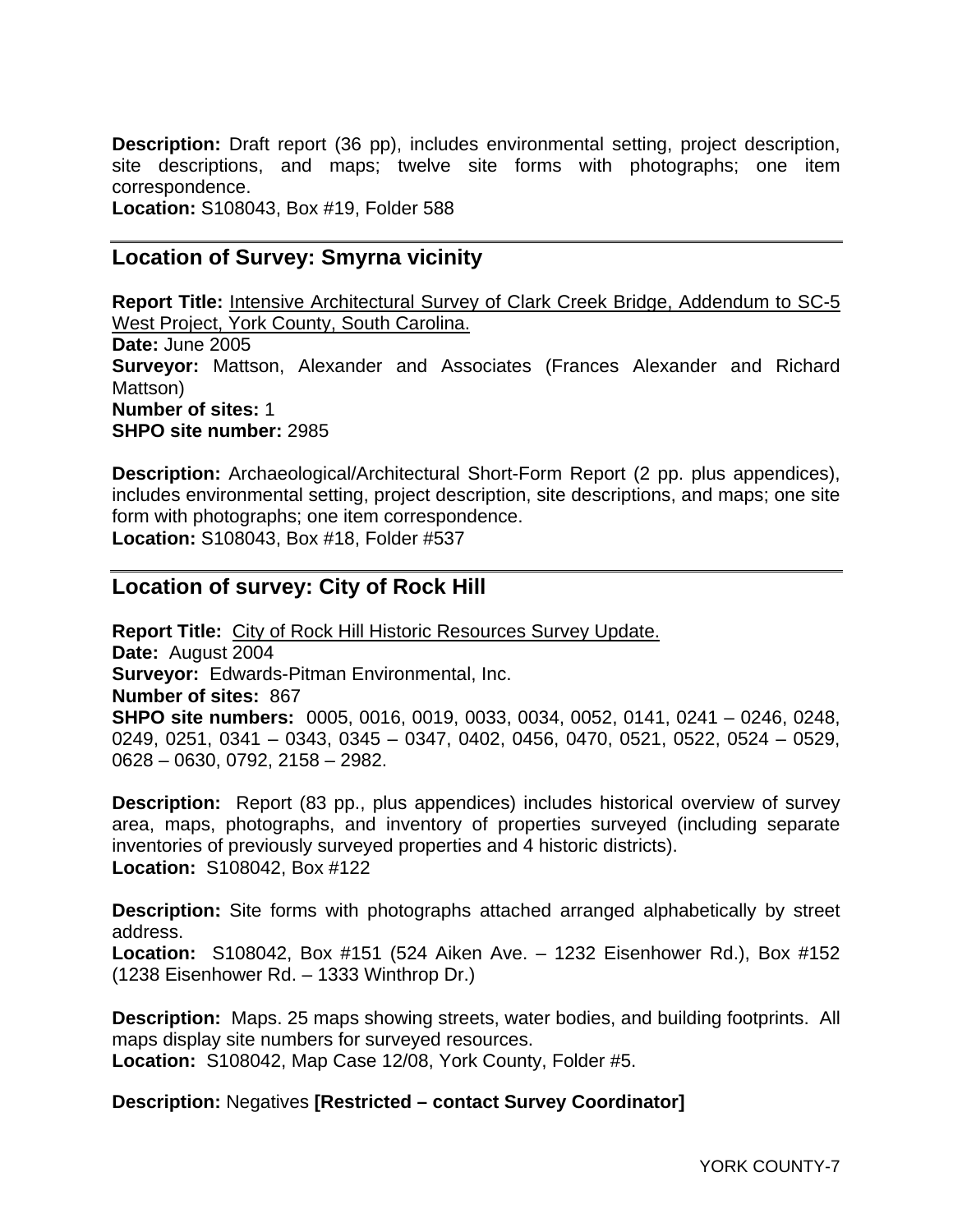**Location:** S108013, Box #7

## **Location of survey: I-77 and US 21/SC 5, Rock Hill vicinity**

**Report Title:** Intensive Archaeological and Architectural Survey of the Intersection of I-77 and US21/SC5, York County. **Date:** August 2003 **Surveyor:** SCDOT (Bonnie L. Frick) **Number of sites:** 1 **SHPO site number:** 2213

**Description:** Archaeological and architectural field report (6 pp.) includes project description, environmental setting, identification of historic resources, maps showing project area, previously identified archaeological and architectural sites, and right of way; one site form with photographs; one item correspondence. **Location:** S108043, Box #15, Folder #371

## **Location of survey: SC 901 (Mt. Holly Rd.), Rock Hill**

**Report Title:** Survey Report and Determination of Eligibility, York County Road Improvement Program, South Carolina Highway 901 (Mt. Holly Road). **Date:** January 2003 **Surveyor:** Moreland Altobelli Associates, Inc. **Number of sites:** 10 **SHPO site numbers:** 1402-03; 1435; 2206-2212

**Description:** Architectural survey report (40 pp., plus appendices) includes project description, environmental setting, identification of historic resources, maps showing project area and resource locations, tables of potential historic resources and summary of historic resources; ten site forms with photographs; one item correspondence. **Location:** S108043, Box #14, Folder #363

## **Location of survey: Road S-196/SC 274/S-491 intersection, Rock Hill**

**Report Title:** Intensive Archaeological and Architectural Survey of the Intersection of Road S-196 with SC 274 at Road S-491. **Date:** June 2002 **Surveyor:** SCDOT (Bonnie L. Frick, Holly Norton) **Number of sites:** 6 **SHPO site numbers:** 2201-2205

**Description:** Archaeological field report (6 pp.) includes project description, environmental setting, identification of historic resources, maps showing project area and right of way; six site forms with photographs; one item correspondence. **Location:** S108043, Box #13, Folder #325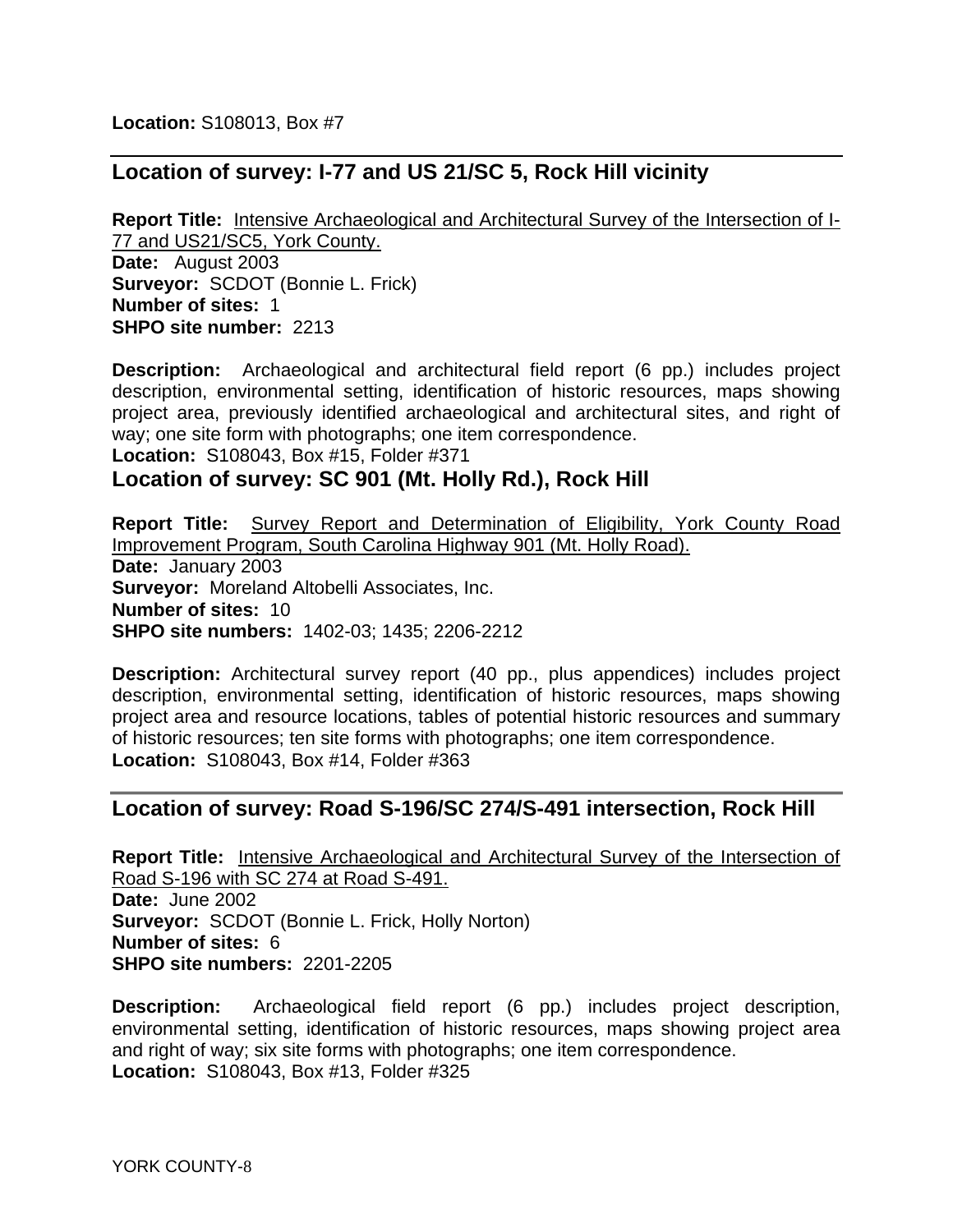## **Location of survey: SC 5 from Cherokee Co line to York**

**Report Title:** Architectural Survey Report and Evaluations of Effect: Fort Mill Northern Bypass and SC 5 Improvements, York County, South Carolina. "Pennies for Progress" Project. **Date:** March 2000 **Surveyor:** Mattson, Alexander, and Associates **Number of sites:** 1 **SHPO site number:** 2153

**Description:** Report (50 pp. plus appendix) includes brief description of projects (Fort Mill Bypass and SC 5 improvements—see below), historical background, identification and analysis of sites, and recommendations of effect, topo quads showing project area; site forms with photos; two items correspondence. **Location:** S108043, Box #12, Folder #317

## **Location of survey: Fort Mill Northern Bypass**

**Report Title:** Architectural Survey Report and Evaluations of Effect: Fort Mill Northern Bypass and SC 5 Improvements, York County, South Carolina. "Pennies for Progress" Project. **Date:** March 2000 **Surveyor:** Mattson, Alexander, and Associates **Number of sites:** 1 **SHPO site number:** 2153

**Description:** Report (50 pp. plus appendix) includes brief description of projects (Fort Mill Bypass and SC 5 improvements—see above), historical background, identification and analysis of sites, and recommendations of effect, topo quads showing project area; site forms with photos; two items correspondence. **Location:** S108043, Box #12, Folder #317

#### **Location of survey: SC 274**

**Report Title:** Survey Report and Determination of Eligibility, York Co. Road Improvement Program, South Carolina Highway 274. **Date:** January 2002 **Surveyor:** Moreland Altobelli and Associates **Number of sites:** 9 **SHPO site numbers:** 2192-2200

**Description:** Report (iii, 67 pp. plus appendices) includes description of project, historic context statement, previous research, identification of historic resources, maps, and tables; site forms with photographs; three items correspondence. **Location:** S108043, Box #12, Folder #309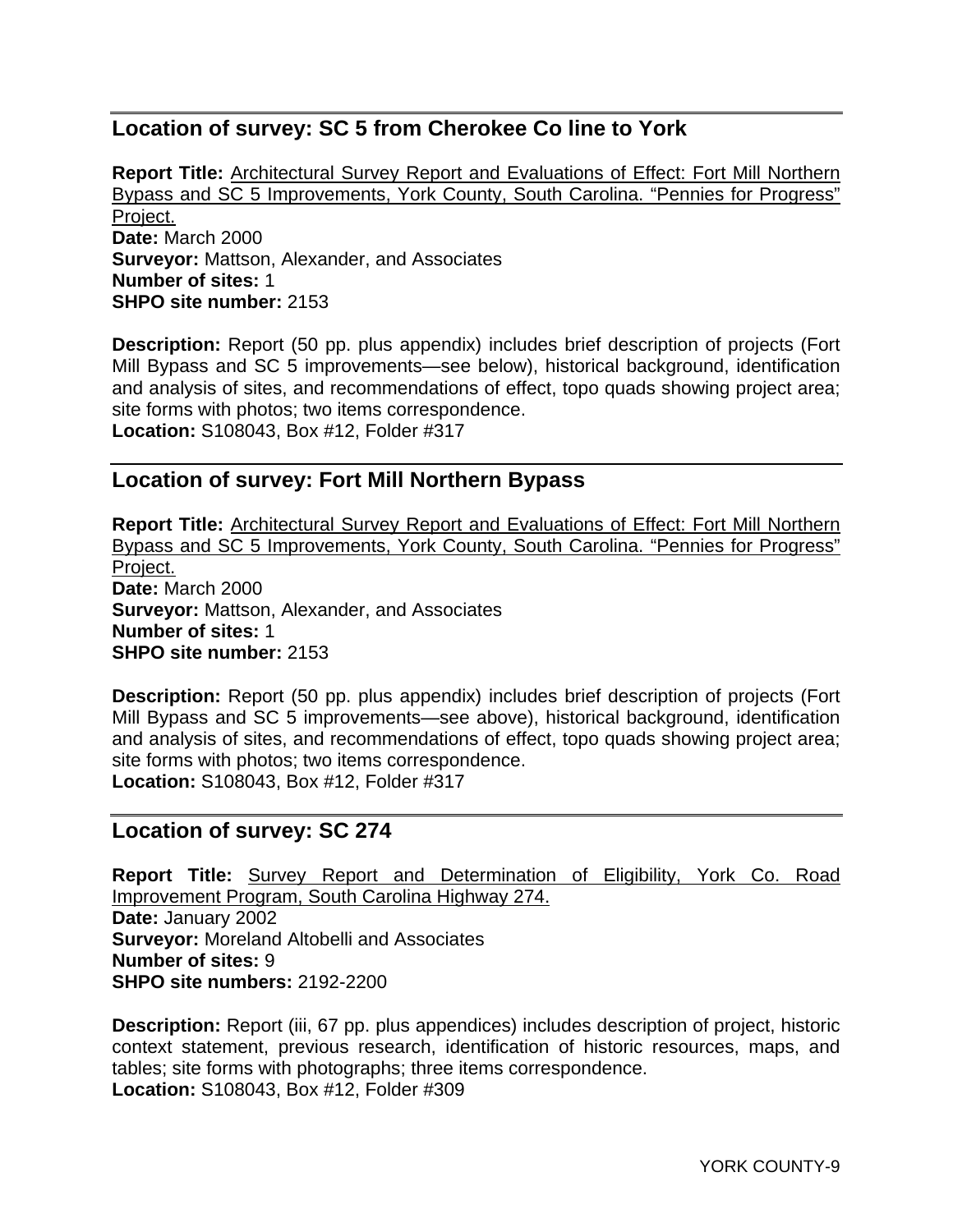## **Location of survey: Norfolk/Southern Railroad Bridge, York County**

**Date:** March 2001 **Surveyor:** SCDOT (Bonnie Frick) **Number of sites:** 1 **SHPO Site number:** 2157

**Description:** site form with photograph; two items correspondence. **Location:** S108043, Box #10, Folder #256

## **Location of survey: US 321 and SC 49 Intersection**

**Report Title:** Intensive Archaeological Survey of the US 321 and SC 49 Intersection. **Date:** March 2001 **Surveyor:** SC Department of Transportation (Bonnie L. Frick) **Number of sites:** 1 **SHPO site number:** 2156

**Description:** SCDOT Archaeological Field Report (7 pp) includes description of project, architectural site surveyed, maps; site form with photographs; one item correspondence. **Location:** S108043, Box #10, Folder #240

## **Location of survey: Catawba River Valley – York and Lancaster Co.**

**Report Title:** Catawba River Valley Gristmill Survey. **Date:** January 2000 **Surveyor:** Legacy Research Associates, Inc. (Deborah Joy et al.) **Number of sites:** 6 **SHPO site numbers:** 2142 through 2147

**Description:** Report, Catawba River Valley Gristmill Survey (60 pp. plus appendices), includes maps and illustrations; 1 item correspondence. **Location:** S108042, Box #122

**Description:** Site forms arranged by site number. **Location:** S108042, Box #103

**Description:** Negatives **[Restricted – contact Survey Coordinator] Location:** S108013, Box #4

#### **Location of survey: York – County**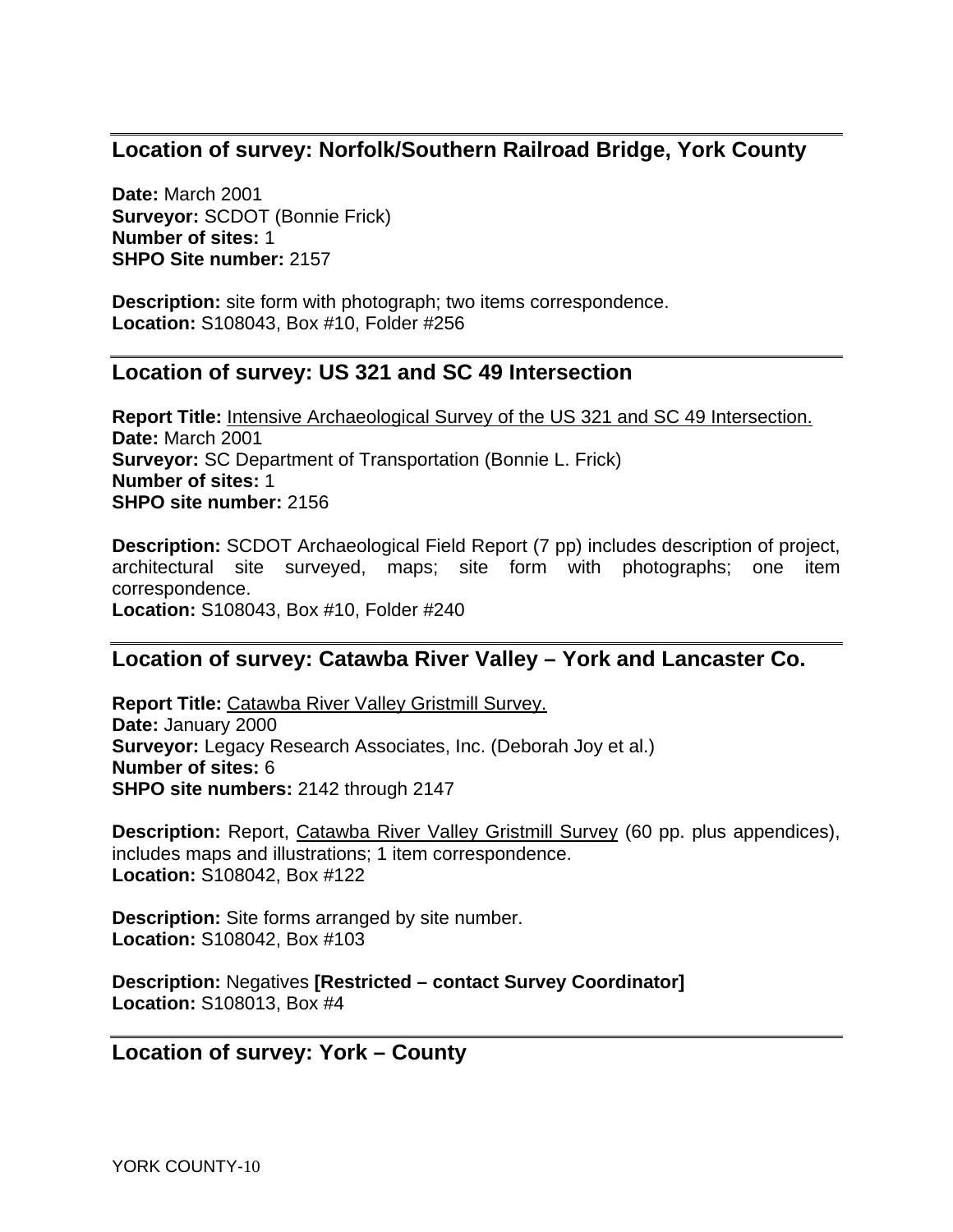**Report Title:** Phase I Cultural Resource Survey of the Proposed Raw Water Main at Rock Hill, York County, South Carolina. **Date:** May 1998 **Surveyor:** TRC Garrow Associates, Inc. (Kristin J. Wilson et al.) **Number of sites**: 1 **SHPO site number:** 2138

**Description:** Report (41 pp. plus appendices) includes maps and photographs; site forms with photographs; 1 item of correspondence. **Location:** S108043, Box #5, Folder #140

## **Location of survey: York – County**

**Report Title:** Cultural Resources Survey of the Proposed S.C. 5 Improvement Corridor, York County, South Carolina. **Date:** June 1998 **Surveyor:** Brockington and Associates, Inc. (Caleb Smith) **Number of sites:** 3 **SHPO site numbers:** 2139 - 2141

**Description:** Report, Cultural Resources Survey of the Proposed S.C. 5 Improvement Corridor, York County, South Carolina (iv and 22 pp. plus appendix), includes maps and photographs; site forms with photographs. **Location:** S108043, Box #5, Folder #144

#### **Location of survey: York - County**

**Report Title:** An Archaeological and Architectural Survey of the Proposed Gold Hill Road Improvements. **Date:** 1995 **Surveyor:** South Carolina Department of Transportation (Darwin Ramsey-Styer) **Number of sites:** 4 **SHPO site numbers:** 2134 - 2137

**Description:** Site forms with photographs; no report on file. **Location:** S108043, Box #3, Folder #80

#### **Location of survey: Fort Mill – town**

**Report Title:** An Intensive Archaeological and Architectural Survey of the Proposed SC Route 160 (Tom Hall Street) Improvements, Fort Mill, S.C. **Date:** 1995 **Surveyor:** South Carolina Department of Transportation (D. Ramsay-Styer) **Number of sites:** 5 **SHPO site numbers:** 2129 - 2133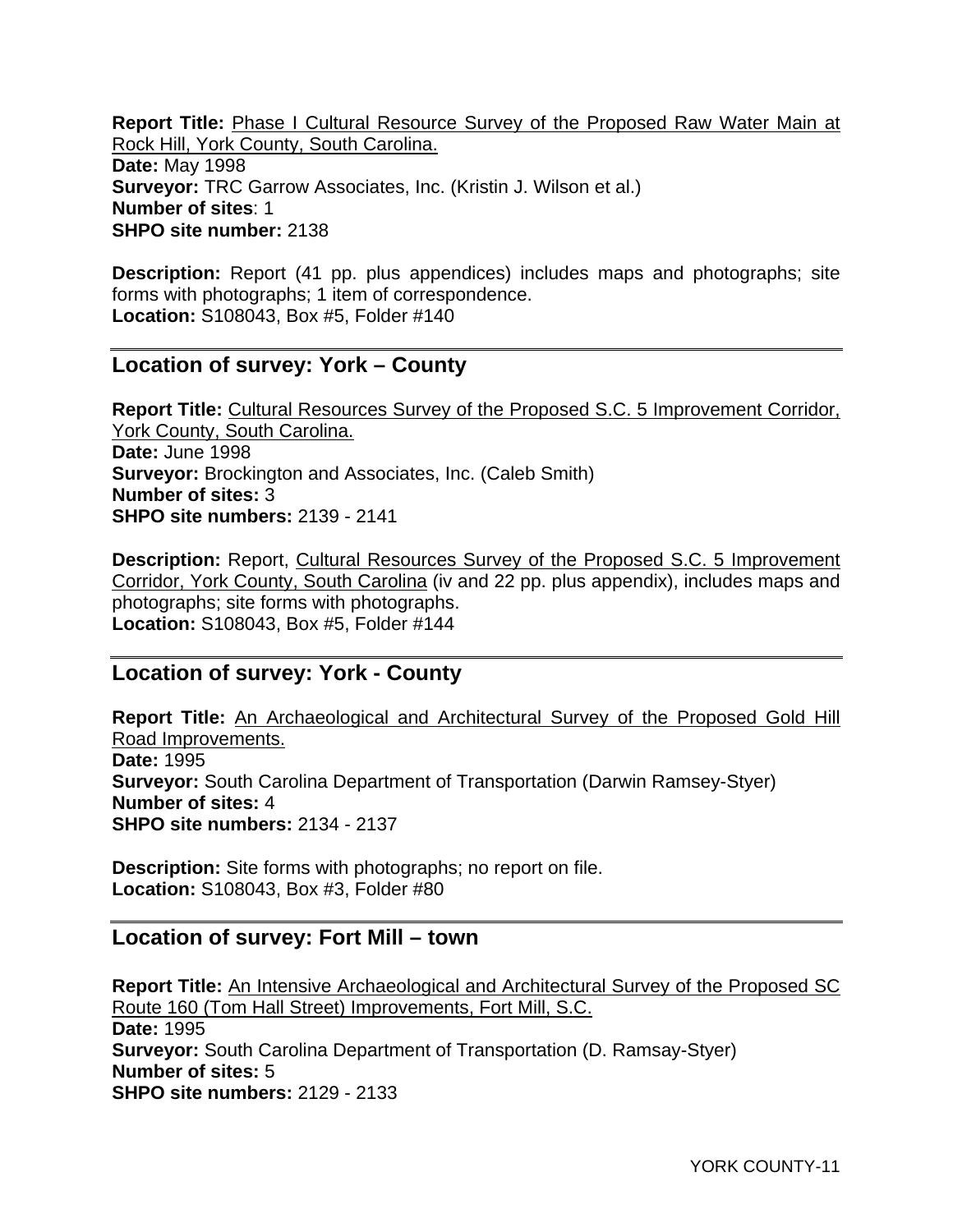**Description:** Site forms with photographs; no report on file. **Location:** S108043, Box #3, Folder #79

#### **Location of survey: Ft. Mill**

**Report Title:** Cultural Resources Survey of Ft. Mill Bypass and Business Route 21, York and Lancaster Counties, S.C. **Date:** 1994 **Surveyor:** Brockington and Associates, Inc. (Scott Butler) **Number of sites:** 2 **SHPO site numbers:** 2125 - 2126

See also LANCASTER COUNTY - SURVEY

**Description:** Site forms with photographs; no report on file. **Location:** S108043, Box #2, Folder #64

**Location of survey: 122 S. Oakland Ave.**, **York (Williams Gulf Service Station/Standard Oil of New Jersey Service Station)** 

**Date:** 1994 **Number of sites:** 1 **SHPO site number:** 434-2127 **Description:** Site form with photographs. **Location:** S108044, Box #1, Folder #29

## **Location of survey: York - County**

**Report Title:** York County Historic and Architectural Inventory Survey Report. **Date:** 1991-1993 **Surveyor:** The Jaeger Co. **Number of sites:** 1241

**Boundaries:** 695.77 sq mi; "Limits of York Co." EXCLUDED: area within city limits of Ft. Mill, Rock Hill, City of York, King's Mountain National Military Park, and K.M. State Park.

**Description:** Report, York County Historic and Architectural Inventory Survey Report (64 p.), with inventory, National Register eligible sites, and maps; survey publication, Historical Properties of York County, South Carolina (107 p.), with documentation on selected sites, photographs, and bibliography; 9 cemetery survey site forms, photocopied; article, Clover Herald, 1992, re Sears catalog houses; oral history (2 p.), re farm house, at 350 Griggs Rd. (#102-11581). **Location:** S108042, Box #122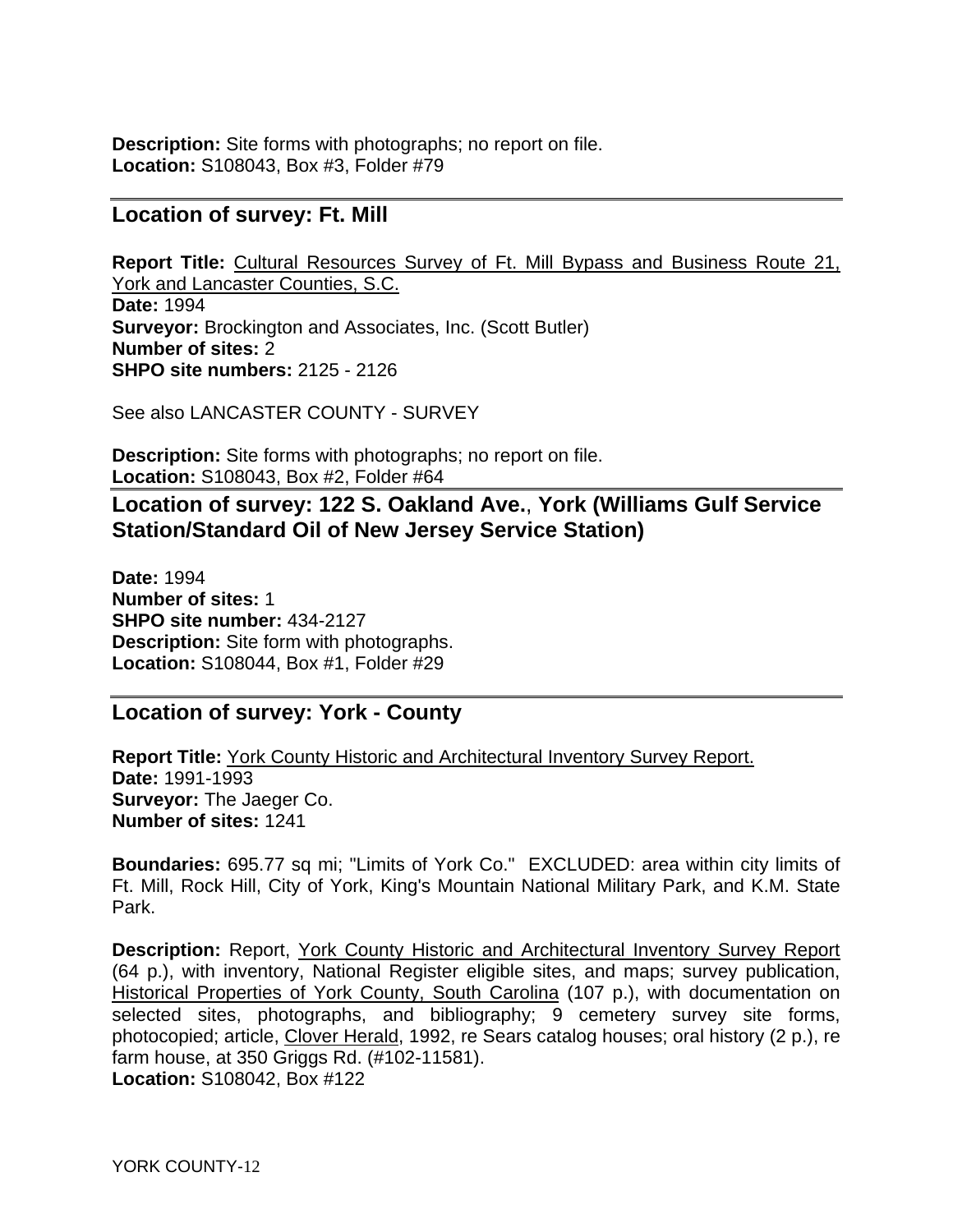**Description:** Site forms with photos. Arranged by quad number and thereafter by site number.

**Location:** S108042, Box #101: Quad 14 (Armenia) - Quad 160 (Filbert), site numbers. 889-916 – site numbers: 1125-1298 Box #102: Quad 160 (Filbert) - Quad 469 (Sharon), site numbers.: 1299-2027 - site numbers: 882-936 Box #103: Quad 469 (Sharon) - Quad 515 (Tirzah), site numbers.: 937-1124 – site numbers: 887-2029

**Description:** York Co. at Large, 1992, Clover composite locator map (intensive); 13 detail maps (intensive) for communities of: Bowling Green; Clover Spinning Area; Clover Downtown Commercial Area; Clover; Hampton Spinning Mills Area; Filbert; Hickory Grove; Lesslie; McConnells; Red River; Sharon; Smyrna; Tirzah;

21 intensive United States Geological Survey topographic maps with site numbers: Armenia, Belmont, Catawba, Catawba North East, Clover, Edgemoor, Filbert, Fort Mill, Gastonia South, Grover, Hickory Grove, Kings Creek, Kings Mountain, Lake Wylie, Lockhart, Lowrys, Rock Hill East, Rock Hill West, Sharon, Tirzah, and Van Wyck. **Location:** S108042, Map Case 12/08, York Co., Folder #1

**Description:** Negatives **[Restricted - contact Survey Coordinator] Location:** S108013, Box #7

**Location of survey: Rock Hill - City Report Title:** Archaeological Survey of S.C. 274, City of Rock Hill, York Co. **Date:** 1992 **Surveyor:** South Carolina Department of Transportation (O. Caballero) **Number of sites:** 12

**Description:** Site forms with photographs; no report on file. **Location:** S108043, Box #2, Folder #65

#### **Location of survey: 213 N. Congress St., York**

**Date:** 1992 **Number of sites:** 1 **SHPO site number:** 515-2128

**Description:** Site form with photographs. **Location:** S108044, Box #1, Folder #20

#### **Location of survey: Ft. Mill - Town**

**Date:** 1989 **Surveyor:** Gatza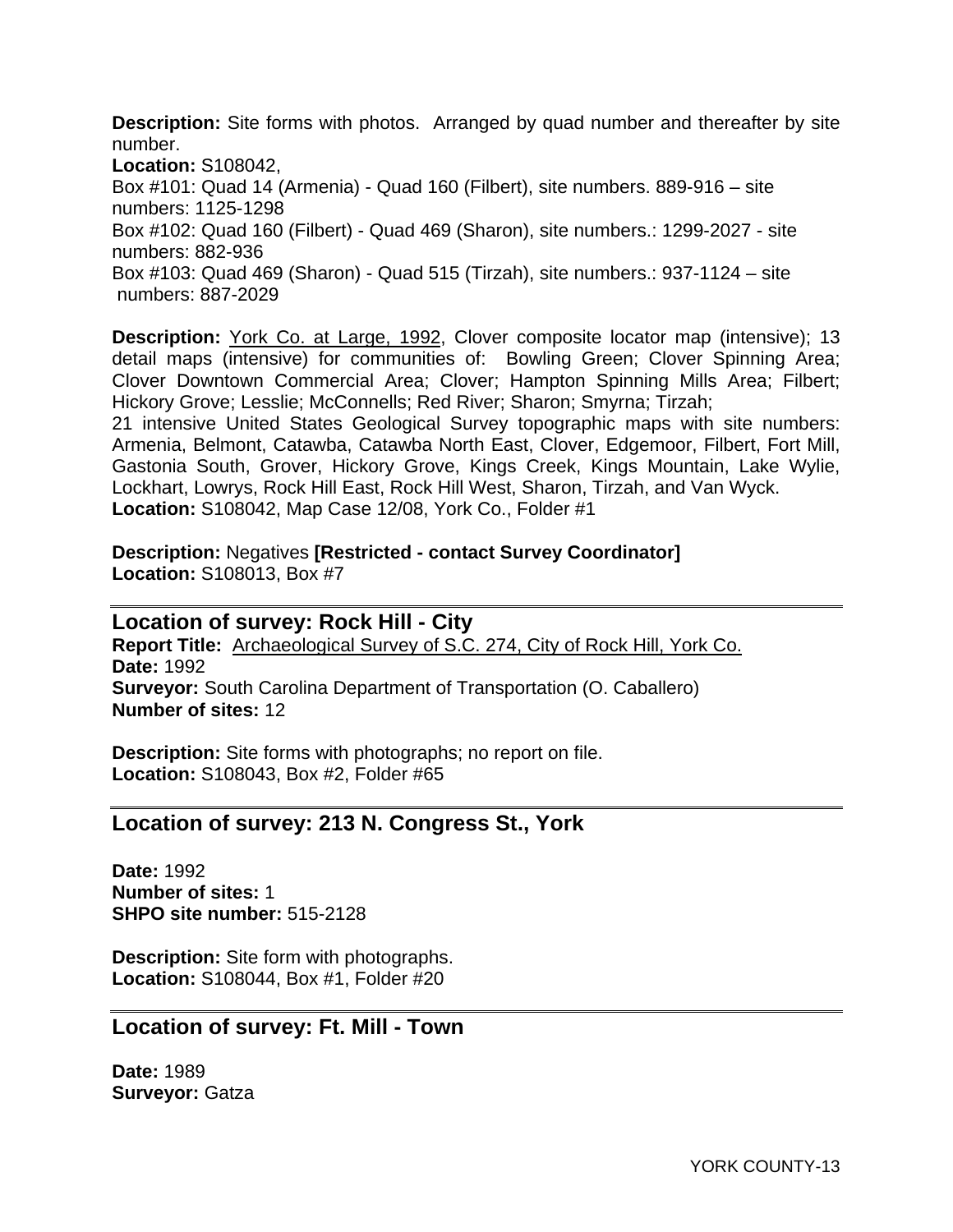#### **Number of sites:** 72

**Boundaries:** 1 sq mi; "town limits" and "Spratt family cemetery."

**Description:** Report (21 p.); list of properties surveyed, National Register eligible properties; slide list, and photo log, (9 p.); "Early Map of Ft. Mill, 1850-1880" (rough sketch with buildings labeled); 2 clippings, reconstruction of Work Project Administration armory, 1937; and restoration of Unity Cemetery, 1989; history of Rock Hill (12 p.) plus bibliography and index.

**Location:** S108042, Box #122

**Description:** Site forms with photos arranged by site number. **Location:** S108042, Box #98

**Description:** City of Fort Mill tax maps (intensive). **Location:** S108042, Map Case 12/08, York Co., Folder #2

**Description:** Negatives **[Restricted - contact Survey Coordinator] Location:** S108013, Box #7

#### **Location of survey: Rock Hill - City**

**Report Title:** Rock Hill, South Carolina: Architectural and Historical Inventory. **Date:** 1987/1988 **Surveyor:** Preservation Consultants **Number of sites:** 1261

**Description:** Report, Rock Hill, South Carolina: Architectural and Historical Inventory (26 p.); report, Rock Hill, South Carolina: Architectural and Historical Inventory (Mill Supplement) (63 p.); colored key to survey maps; printout of site inventory (17 p.); four items correspondence, 1988-1990. **Location:** S108042, Box #122 **Description:** Site forms with photos arranged by site number. **Location:** S108042, Box #98: Site numbers. 1-60 Box #99: Site numbers. 61-420 Box #100: Site numbers. 421-806

**Description:** City of Rock Hill locator map; 10 City of Rock Hill composite maps (intensive). **Location:** S108042, Map Case 12/08, York Co., Folder #3

**Description:** Negatives **[Restricted - contact Survey Coordinator] Location:** S108013, Box #7

**Location of survey: Ft. Mill - Springs Cotton Mills**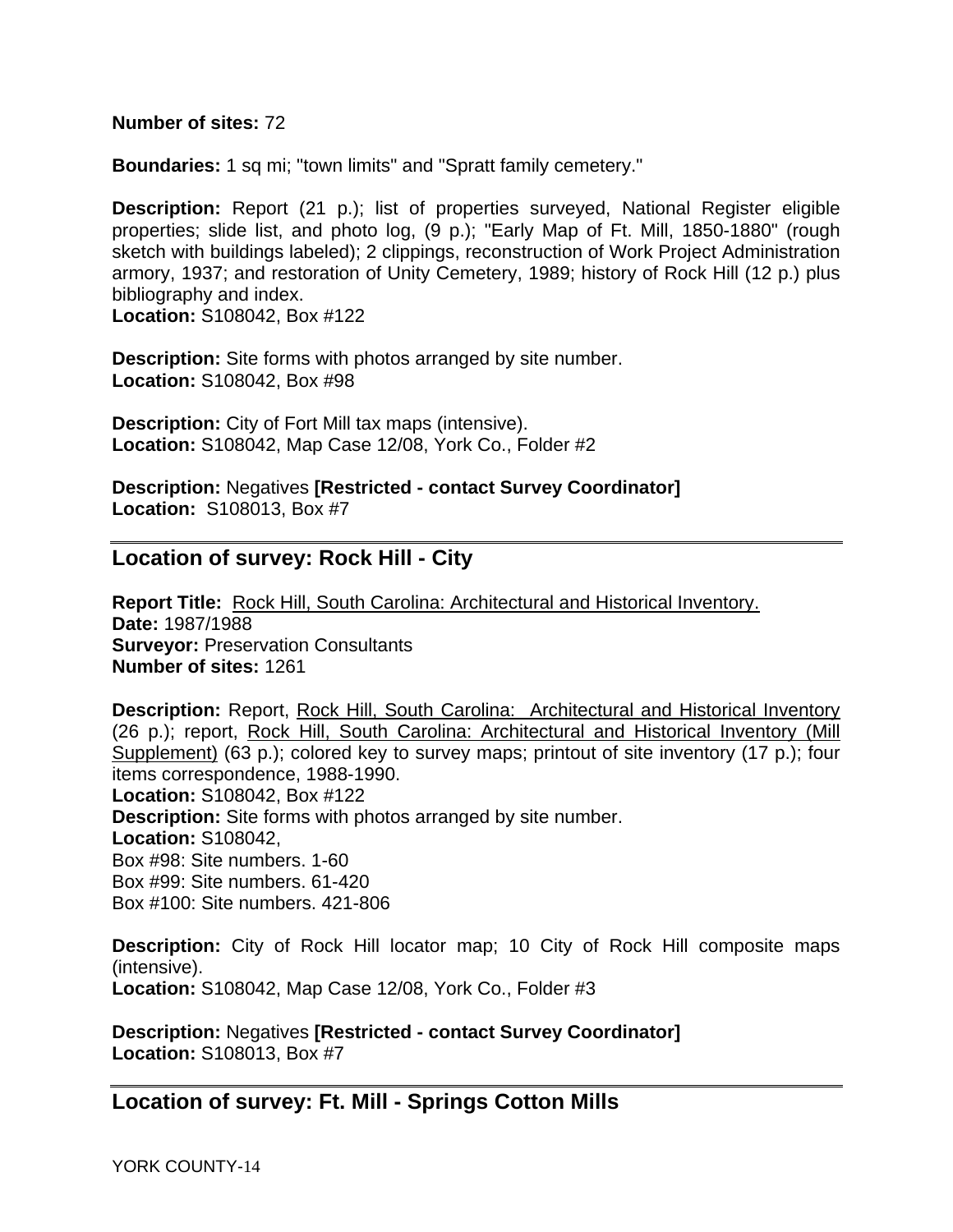**Date:** 1983 See THEMATIC SURVEYS – TEXTILE PROPERTIES

#### **Location of survey: Ft. Mill - Town**

**Date:** 1980 **Surveyor:** SHPO **Number of sites:** 3

**Description:** Site forms recorded by Watson. Three photo site forms, re bandstand, Springs House, and street scene. **Location:** S108042, Box #69

## **Location of survey: Rock Hill - Winthrop College**

**Report Titles:** Existing Facilities Study: Phase B Comprehensive Survey and Analysis and Existing Facilities Study: Building Condition Survey and Analysis. **Date:** 1980 **Surveyor:** Triad Architec. Assocs. **Number of sites:** 28

**Description:** Report, Existing Facilities Study: Phase B Comprehensive Survey and Analysis, with maps, photos, and survey site forms; report, Existing Facilities Study: Building Condition Survey and Analysis (71 p.). **Location:** S108042, Box #122

**Description:** Site forms arranged alphabetically by historic name. Includes photos, some historic, 1900, 1960, 1970s-1980. **Location:** S108042, Box #69: A - M Box #70 T - Y

## **Location of survey: Rock Hill - City**

**Date:** 1979—80 **Surveyor:** Zagaroli **Number of sites:** 5

**Description:** nine survey site forms and photos, re public buildings, and large houses. **Location:** S108042, Box #69

#### **Location of survey: York - County**

**Date:** 1980 **Surveyor:** Zagaroli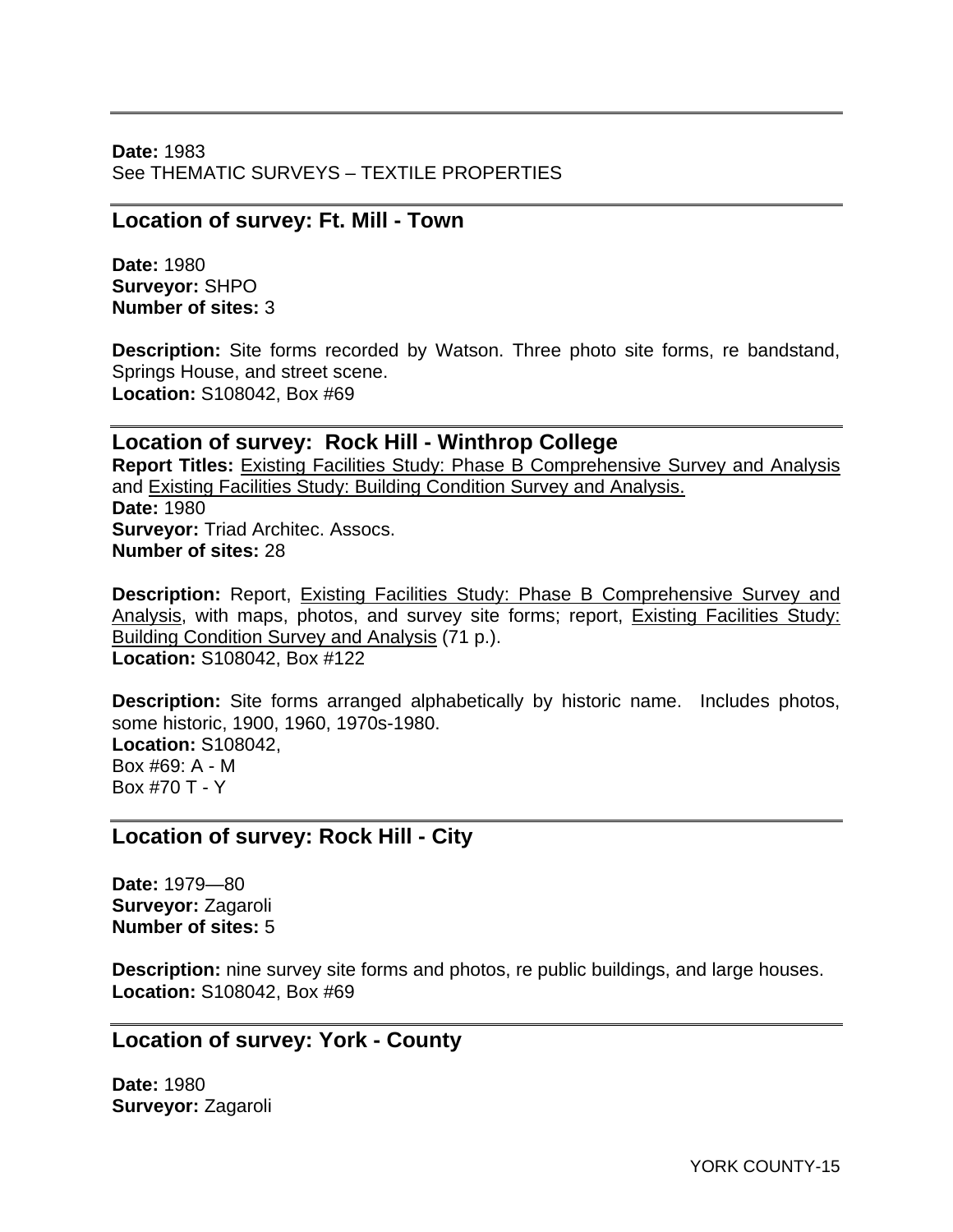**Number of sites:** 11

**Description:** one card, re Bethesda Presbyterian Church, McConnells. No photo. **Location:** S108042, Box #70

#### **Location of survey: York - City**

**Date:** 1979 **Surveyor:** SHPO/Zagaroli **Number of sites:** 153

**Description:** Site forms arranged alphabetically by historic or common name where possible and by street name if not. No photographs. **Location:** S108042, Box #70

#### **Location of survey: York - County**

**Report Title:** Historic Sites Survey: York County. **Library call number:** F 277 .Y6 .C3 **Date:** 1975 **Surveyor:** Catawba Regional Planning Council **Description:** Report, Historic Sites Survey: York County (77 p.), with maps and photos. **Location:** S108042, Box #122

#### See also REGIONAL SURVEYS - CATAWBA

**Report Title:** The Catawba Region Historical Plan. **Library call number:** F 277 .C3 C37 1972 **Date:** 1972 **Surveyor:** Catawba Regional Planning Council

**Description:** Report (53 p.), maps. **Location:** S108042, Box #117

## **Location of survey: York - County**

**Report Title:** Survey of Historic Sites: York County. **Library call number:** F 277 .Y6 C4 **Date:** 1971 **Surveyor:** Central Piedmont Regional Planning Commission **Description:** Report, Survey of Historic Sites: York County (44 p.; spiral bound), with maps and photographs. **Location:** S108042, Box #122

## **Location of survey: Kings Mountain National Military Park**